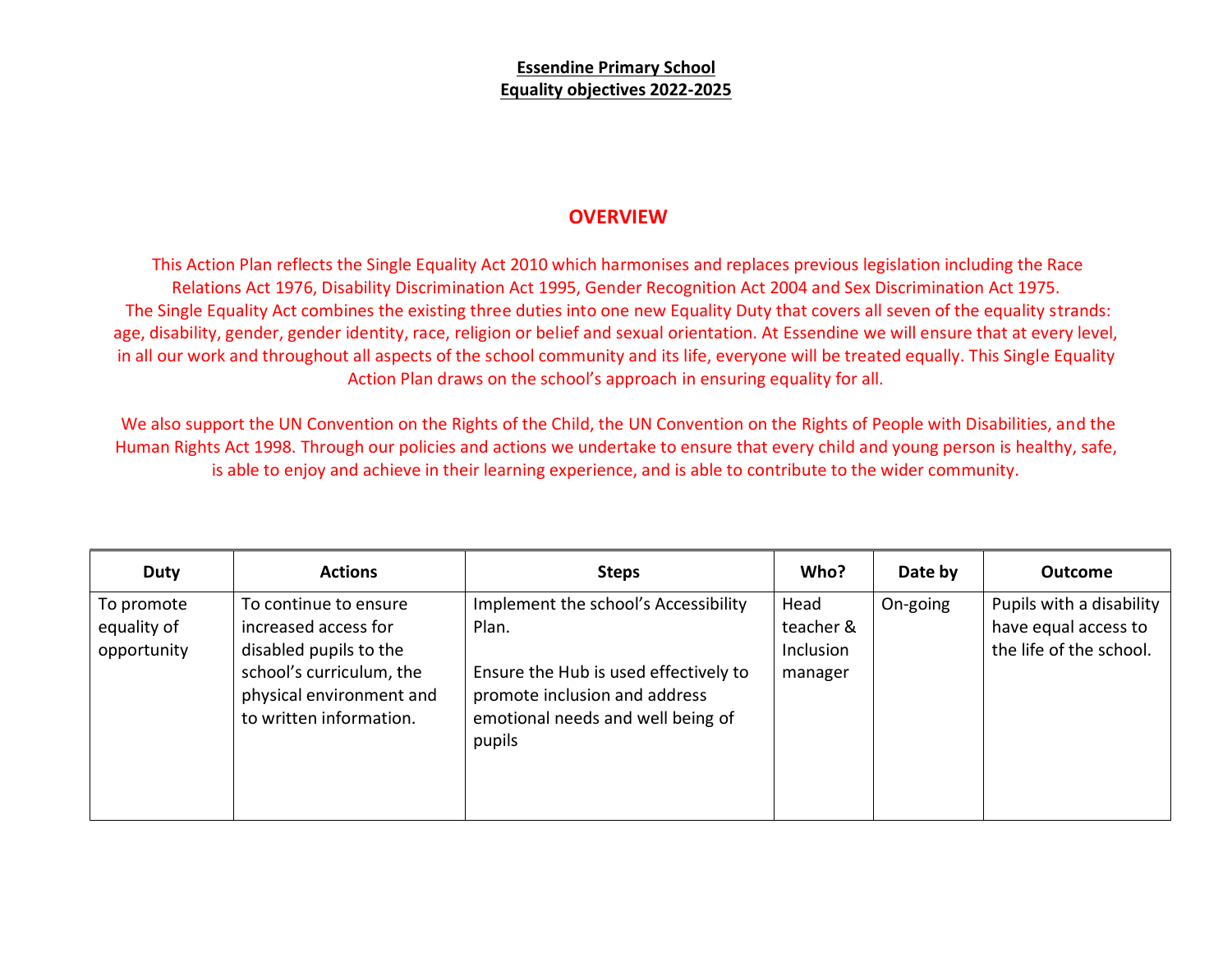| To promote<br>equality of<br>opportunity | Improve attendance of<br>pupils with SEND.                                                                                    | PSA to track attendance of pupils with<br>SEND and identify potential barriers.<br>PSA to liaise with Early help and<br>relevant staff about ways of<br>overcoming barriers.                                                                                                                                                                                                                                                                                                                         | <b>PSA</b>                                                                 | On-going | Improved attendance<br>of pupils with SEND                  |
|------------------------------------------|-------------------------------------------------------------------------------------------------------------------------------|------------------------------------------------------------------------------------------------------------------------------------------------------------------------------------------------------------------------------------------------------------------------------------------------------------------------------------------------------------------------------------------------------------------------------------------------------------------------------------------------------|----------------------------------------------------------------------------|----------|-------------------------------------------------------------|
| To promote<br>equality of<br>opportunity | Increase parental<br>engagement with children's<br>learning.<br>Ensure pupils are able to<br>complete homework<br>activities. | Welfare lead to work with parents<br>who feel unable to fully support their<br>children with their homework due to<br>illness or disability, and provide<br>opportunities for children to complete<br>their homework at school if<br>necessary.<br>Ensure access to technology so Key<br>Stage 2 pupils can access Century.<br>Provide opportunities for parents to<br>learn about curriculum and teaching<br>methods used in school.<br>Offer courses to parents to support<br>learning in the home | All staff<br>Safeguardi<br>ng and<br>welfare<br>lead<br>Subject<br>leaders | Ongoing  | More pupils able to<br>take part in<br>homework activities. |
| To promote<br>equality of<br>opportunity | The safeguarding and<br>welfare lead and SENCo to<br>work with parents of pupils<br>with protected<br>characteristics.        | 1:1 support from welfare lead where<br>needed.<br>Signpost parents to services and<br>support networks in the wider<br>community.                                                                                                                                                                                                                                                                                                                                                                    | Safegaurdi<br>ng and<br>welfare<br>lead<br>SENCo                           | ongoing  | Parents have a point<br>of contact in school                |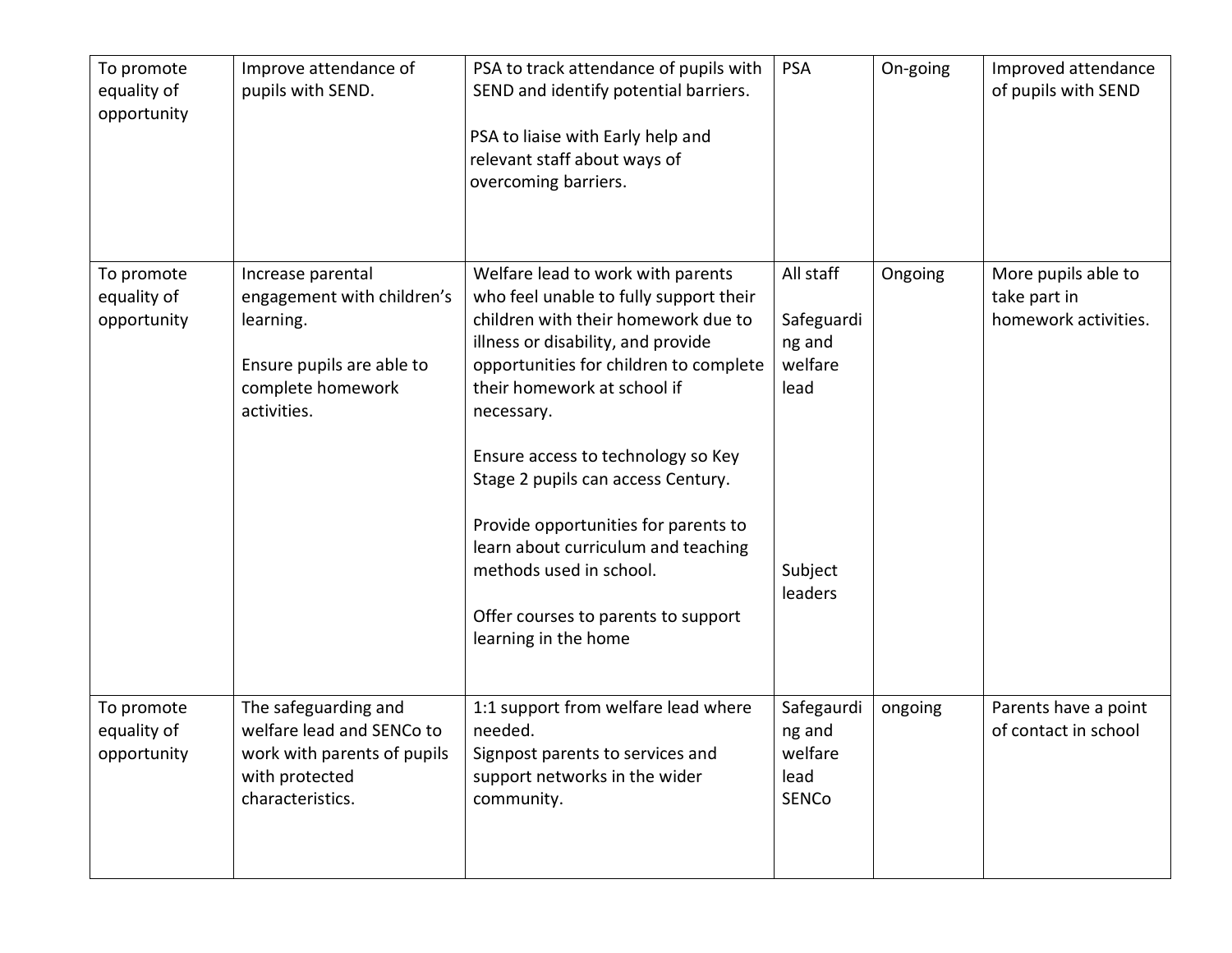| To eliminate<br>discrimination | Ensure that parents and<br>carers with SEND are<br>supported to participate as<br>fully as possible in the life of<br>the school.                                | Office staff/ PSA to inform SENCo<br>manager when parents or carers<br>completing a child's admission form<br>reveal that they have health issues or<br>a disability.<br>Inclusion manager and PSA to liaise<br>and agree steps to take in order to<br>remove barriers to participation.<br>Staff to monitor the attendance of<br>parents and carers at Parents | Office<br>staff &<br>Inclusion<br>manager<br><b>Inclusion</b><br>manager<br>& PSAs<br>All staff | Ongoing | Parents with a<br>disability receive<br>support to be<br>involved in their<br>child's education, and<br>pupils are not at a<br>disadvantage because<br>of their parent or<br>carer's illness or<br>disability. |
|--------------------------------|------------------------------------------------------------------------------------------------------------------------------------------------------------------|-----------------------------------------------------------------------------------------------------------------------------------------------------------------------------------------------------------------------------------------------------------------------------------------------------------------------------------------------------------------|-------------------------------------------------------------------------------------------------|---------|----------------------------------------------------------------------------------------------------------------------------------------------------------------------------------------------------------------|
|                                |                                                                                                                                                                  | Evenings and other school events, and<br>make referrals to the Home/school<br>Liason officer when necessary.                                                                                                                                                                                                                                                    |                                                                                                 |         |                                                                                                                                                                                                                |
| To eliminate<br>discrimination | Ensure that pupils with EHC<br>plans make expected<br>progress                                                                                                   | Pupils with SEND receive targeted<br>support to ensure that they make<br>good progress from relative starting<br>points.<br>Secure partnership with parents and<br>external agencies<br>Monitor pupil progress                                                                                                                                                  | All staff                                                                                       | Ongoing | Pupils have made at<br>least two steps<br>progress by the end of<br>the year.                                                                                                                                  |
| To eliminate<br>discrimination | Ensure that all staff who<br>work with a disabled pupil<br>understand the reasonable<br>adjustments they should<br>make in order to fully<br>include that pupil. | SENCo to support with information on<br>potential adjustments for a range of<br>disabilities when needed.<br>SENCo to arrange appropriate training<br>for all staff who work with disabled<br>pupils.<br>SENCO to liaise with relevant<br>outreach services and ensure their<br>recommendations are implemented.                                                | Inclusion<br>manager                                                                            | Ongoing | Staff make the<br>reasonable<br>adjustments<br>necessary to include<br>pupils with a<br>disability.                                                                                                            |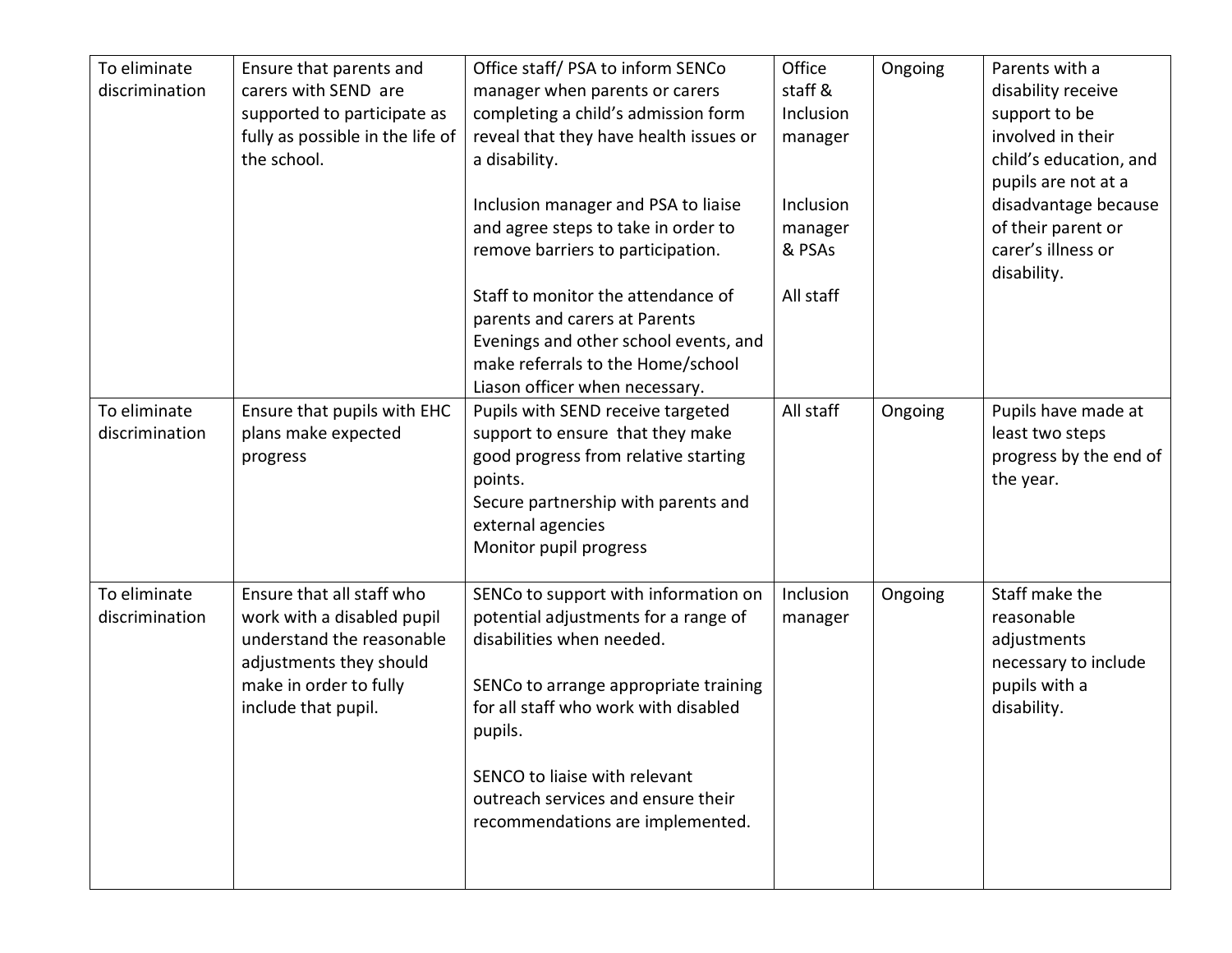| To promote<br>positive<br>$attitudes -$<br>foster a good<br>relationship<br>between those<br>with a protected<br>characteristic<br>and those who<br>do not | Ensure the school presents<br>a positive image of people<br>with protected<br>characteristics.<br>Ensure that disadvantages<br>suffered by people which<br>are connected to a<br>particular characteristic<br>they have (e.g. pupils and<br>staff with physical and<br>mental impairments, or<br>who are gay or transsexual)<br>are eradicated, and where<br>instances of homophobic or<br>transphobic bullying occur,<br>these are dealt with<br>robustly, and instances are<br>logged and shared with the<br>Local Authority. | Highlight the achievements of people<br>with protected character in<br>assemblies.<br>Invite adults into school who have a<br>disability or other protected<br>characteristic.<br>Purchase books and resources that<br>present a positive image of people<br>with protected characteristics<br>Ensure a strong PSHE curriculum<br>underpins school ethos and<br>expectation | All staff | On-going | Pupils have an<br>increased<br>understanding of<br>disability, accept this<br>as a natural<br>difference, and know<br>that people with a<br>disability can lead<br>successful lives.<br>Pupils are aware of<br>the different<br>protected<br>characteristics, and<br>demonstrate full<br>acceptance towards<br>these pupils and/or<br>staff. |
|------------------------------------------------------------------------------------------------------------------------------------------------------------|---------------------------------------------------------------------------------------------------------------------------------------------------------------------------------------------------------------------------------------------------------------------------------------------------------------------------------------------------------------------------------------------------------------------------------------------------------------------------------------------------------------------------------|-----------------------------------------------------------------------------------------------------------------------------------------------------------------------------------------------------------------------------------------------------------------------------------------------------------------------------------------------------------------------------|-----------|----------|----------------------------------------------------------------------------------------------------------------------------------------------------------------------------------------------------------------------------------------------------------------------------------------------------------------------------------------------|
| To promote<br>positive<br>$attitudes -$<br>foster a good<br>relationship<br>between those<br>with a protected<br>characteristic<br>and those who<br>do not | Promote understanding and<br>tolerance between faiths                                                                                                                                                                                                                                                                                                                                                                                                                                                                           | All year groups organize a trip to a<br>place of worship linked to the RE<br>curriculum                                                                                                                                                                                                                                                                                     | All staff | Ongoing  | Pupils demonstrate<br>tolerance towards<br>other religions.                                                                                                                                                                                                                                                                                  |